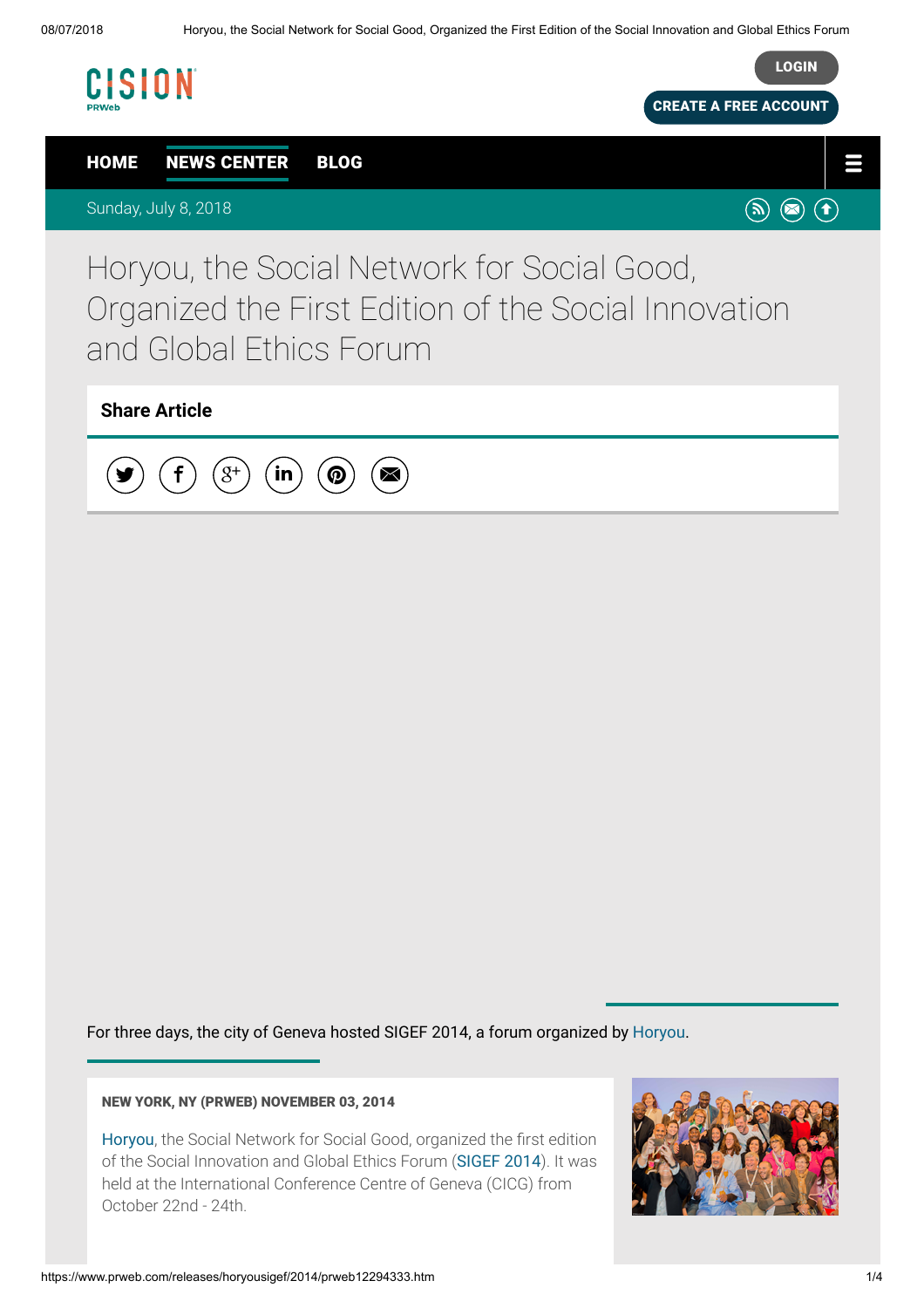## 08/07/2018 Horyou, the Social Network for Social Good, Organized the First Edition of the Social Innovation and Global Ethics Forum

For three days, the city of Geneva hosted the first edition of the Social Innovation and Global Ethics Forum. This Forum gathered more than fifty organizations from all over the world, together with thirty keynote speakers, in six plenary sessions, discussing major social challenges modern societies are facing. Simultaneously, the photographic exhibition "The People of the World" and Horyou TV documentary screenings were open to the public. Eight workshops with participants from different fields including: academia, professionals, students, NGOs, and media were present to reflect further on key subject areas related to the Forum.

In addition, more than twenty social entrepreneurs shared their socially innovative projects with the attendees, for which two awards were granted. The Horyou Foundation funded SIGEF 2014's, "Call for Projects". The most voted project, winning 8.000 Swiss Francs, was Beyond Beanie, a social clothing brand in Bolivia, helping children in need. The second award, chosen by the Organizing committee, and

SIGEF 2014 Closing Remarks

For three days, the city of Geneva hosted the first edition of the Social Innovation and Global Ethics Forum

winning 2.500 Swiss Francs, was Eaunergie; a project that provides water solutions locally by reducing costs while generating job opportunities.

On Thursday, October 23rd, the SIGEF 2014 awards ceremony honored 5 Personalities and members from the Horyou platform, for their unequivocal work and contributions to society. The winners were: Humanitarian Contribution: Dr. Georges Bwelle, ASCOVIME Arts and Education for All: Touraya Bouabid, AMESIP Social Inclusion: Claire Nimboe Ndi Samba, REPCAM Music for Empowerment: Chad Harper, Hip Hop Saves Lives Ecosystem and Preservation: Julio Andrade, Brazilian NGO, Agência Pick-Upau

SIGEF 2014 was streamed live and was covered by more than fifteen international media partners worldwide. All plenary sessions can be viewed at: [SIGEF TV](https://www.youtube.com/channel/UC1dCQuplvWJ_BQ8nNUYg20w)

SIGEF 2014 Founding Partners: ADEX Holding Group, Pencil Line Agency, MSQ Group, Horyou Foundation, International Conferences Centre of Geneva (CICG).

SIGEF 2014 Media Partners: Red Innova (Latin America), InTime (Italy), Nunnovation (South Africa), Instituto Filantropia (Brazil), Radio Tom Social (Brazil), IGIHE Limited (Rwanda), SocialFinance.ca (Canada), United Nations Foundation (USA), Plus Social Good (USA), PVBLIC Foundation (USA), Slate Afrique (France), Mosaïques Africa (Cameroon), Hit Radio (Morocco), Corriere Innovazione (Italy), Alhilal Saudi Club (Saudi Arabia), Radio Ethic (France), Canal 2 International (Cameroon).

## About SIGEF 2014:

The Social Innovation and Global Ethics Forum (SIGEF 2014), gathers a diverse and universal audience of International Organizations (NGOs, Foundations, and Associations) and Keynote Speakers that promote and support social good, solidarity, constructive technologies and ethics in all disciplines and fields. It is an ideal place for all participants to rethink the future, identify current challenges, provide answers and draw new routes for truly sustainable development. SIGEF 2014 is an open invitation for reflection, dialogue and action. SIGEF 2014 is organized by Horyou, the Social Network for Social Good.

Share article on social media or email:





**A** [PDF](https://www.prweb.com/pdfdownload/12294333.pdf) **L** [PRINT](https://www.prweb.com/printer/12294333.htm)